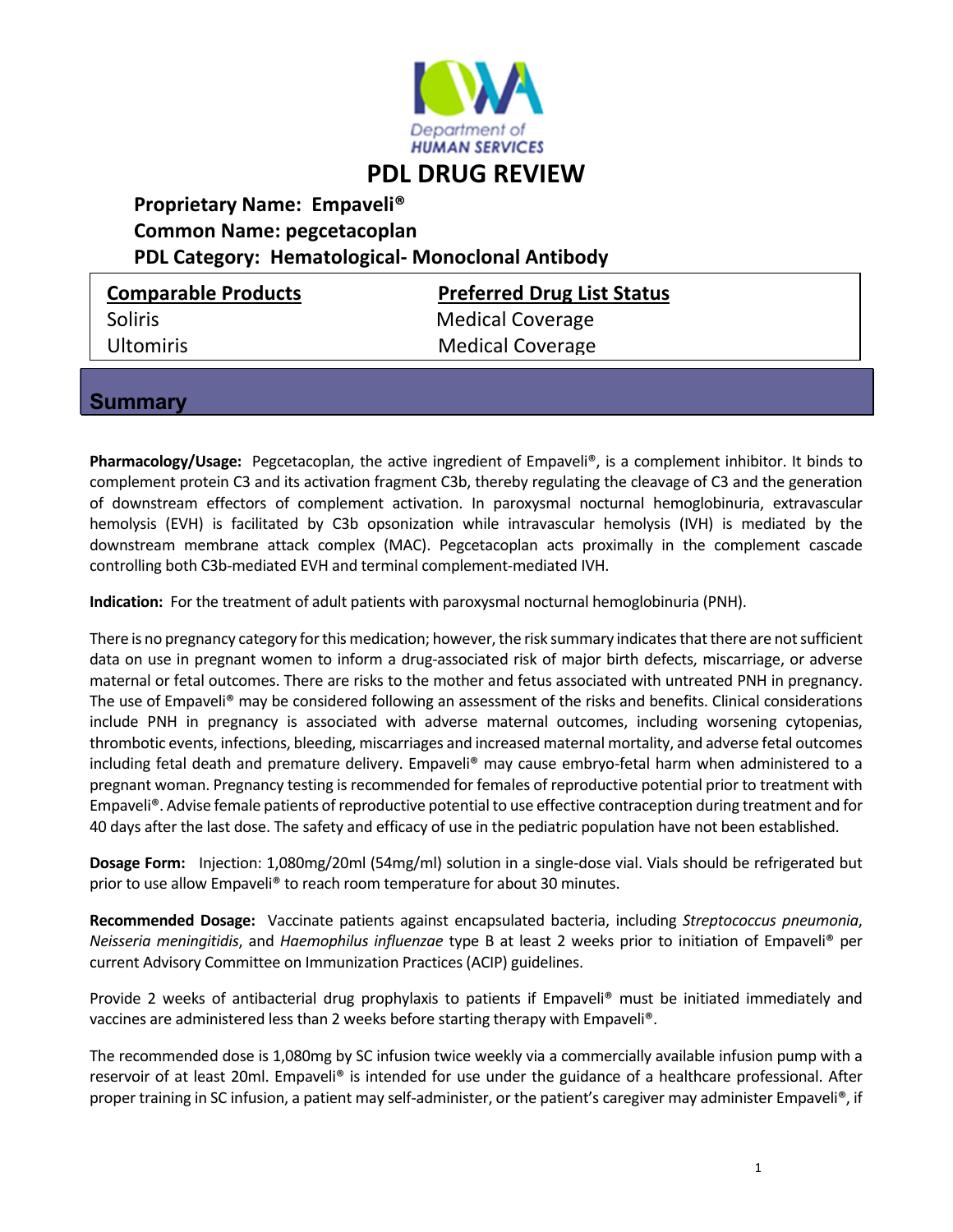a healthcare provider determines that it is appropriate. Rotate the infusion sites (i.e., abdomen, thighs, hips, upper arms) from one infusion to the next. Do not infuse where the skin is tender, bruised, red, or hard. If multi-infusion sets are needed, ensure the infusion sites are at least 3 inches apart. The typical infusion time is about 30 minutes (if using 2 infusion sites) or about 60 minutes (if using one infusion site).

With dose adjustments, for lactate dehydrogenase (LDH) levels greater than 2 times the upper limit of normal (ULN), adjust the dosing regimen to 1,080mg every 3 days. In the event of a dose increase, monitor LDH twice weekly for at least 4 weeks.

There are recommendations regarding the dosage for patients switching to Empaveli® from C5 inhibitors. To reduce the risk of hemolysis with abrupt treatment discontinuation:

- For patients switching from eculizumab (under the brand name Soliris®), initiate Empaveli® while continuing eculizumab at its current dose. After 4 weeks, discontinue eculizumab before continuing on monotherapy with Empaveli®.
- For patients switching from ravulizumab (under the brand name Ultomiris®), initiate Empaveli® no more than 4 weeks after the last dose of ravulizumab.

**Drug Interactions:** There are no drug interactions listed with this product.

**Box Warning:** Empaveli® has a box warning regarding serious infections caused by encapsulated bacteria. Meningococcal infections may occur in patients treated with Empaveli® and may become rapidly life threatening or fatal if not recognized and treated early. Use of Empaveli® may predispose individuals to serious infections, especially those caused by encapsulated bacteria, such as *Streptococcus pneumonia*, *Neisseria meningitidis* types A, C, W, Y, and B, and *Haemophilus influenzae* type B. Thus, comply with the most current Advisory Committee on Immunization Practices (ACIP) recommendations for vaccinations against encapsulated bacteria in patients with altered immunocompetence associated with complement deficiencies. Vaccinate patients against encapsulated bacteria as recommended at least 2 weeks prior to administering the first dose of Empaveli® unless the risks of delaying therapy with Empaveli® outweigh the risk of developing a serious infection. Vaccination reduces, but does not eliminate, the risk of serious infections. Monitor patients for early signs of serious infections and evaluate immediately if infection is suspected.

Due to the risk of serious infections, Empaveli® is available only through a restricted program under a Risk Evaluation and Mitigation Strategy (REMS). Under the Empaveli® REMS, prescribers must enroll in the program. Enrollment and additional information are available by calling 1-888-343-7073 or visiting www.empavelirems.com.

Common Adverse Drug Reactions: Listed % incidence for adverse drug reactions= reported % incidence for drug (Empaveli®) minus reported % incidence for eculizumab. Please note that an incidence of 0% means the incidence *was the same as or less than the comparator.* The most frequently reported adverse events included injection‐site reaction (34%), fatigue (0%), chest pain (4%), infections (3%), respiratory tract infection (2%), viral infection (4%), diarrhea (19%), abdominal pain (10%), back pain (0%), headache (0%), and systemic hypertension (4%). Clinically relevant adverse reactions in lessthan 5% of patients include intestinal ischemia, biliary sepsis, and hypersensitivity pneumonitis.

Systemic hypersensitivity reactions have occurred in patients treated with Empaveli®. If a severe hypersensitivity reaction occurs, discontinue Empaveli® infusion immediately, start appropriate treatment, per standard of care, and monitor until signs and symptoms are resolved.

After discontinuing treatment with Empaveli®, closely monitor for signs and symptoms of hemolysis. Monitor any patient who discontinues Empaveli® for at least 8 weeks to detect hemolysis and other reactions. If hemolysis, including elevated LDH, occurs after discontinuation of Empaveli®, consider restarting treatment with Empaveli®.

**Contraindications:** In patients: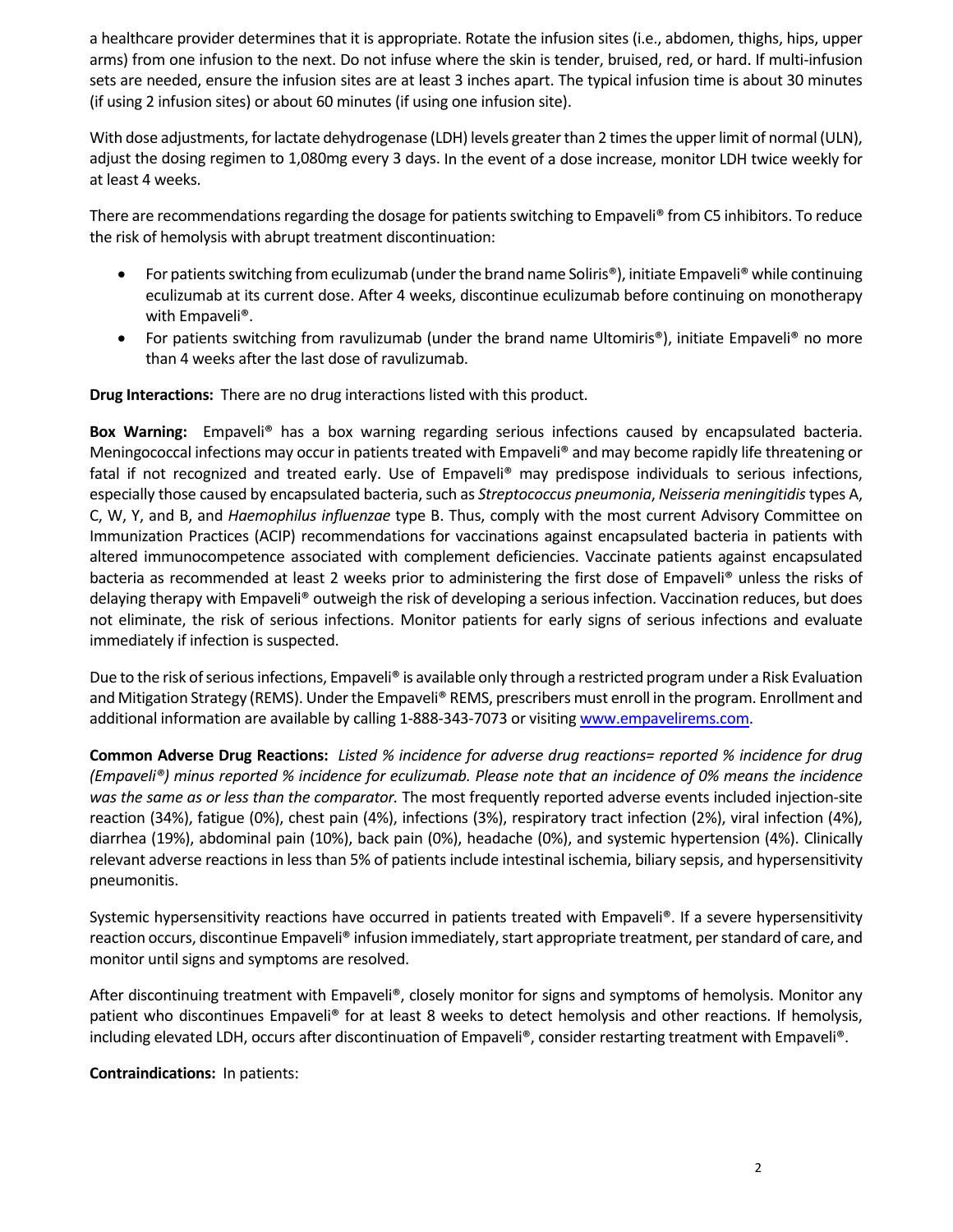- With hypersensitivity to pegcetacoplan or to any of the excipients
- Who are not currently vaccinated against certain encapsulated bacteria, unless the risks of delaying Empaveli® treatment outweigh the risks of developing a bacterial infection with an encapsulated organism
- With unresolved serious infection caused by encapsulated bacteria including *Streptococcus pneumonia*, *Neisseria meningitidis*, and *Haemophilus influenzae*

#### **Manufacturer:** Apellis Pharmaceuticals, Inc

**Analysis:** The safety and efficacy of Empaveli® in patients with PNH were assessed in a randomized, open‐label, active comparator‐controlled, 16‐week, phase 3 study that included patients with PNH who had been treated with a stable dose of eculizumab for at least the previous 3 months and with Hb levels less than 10.5g/dL (N=80). Eligible patients entered a 4‐week run‐in period during which they received Empaveli® 1,080mg SC twice weekly in addition to their current dose of eculizumab. Patients were then randomized to receive either 1,080mg Empaveli® twice weekly or their current dose of eculizumab through the duration of the 16-week randomized controlled period (RCP). If required, the dose of Empaveli® could be adjusted to 1,080mg every 3 days. Following completion of the RCP, all entered a 32-week open-label period and received monotherapy with Empaveli®. All patients who completed the 48‐week period were eligible to enroll in a separate long‐term extension study.

Patients were vaccinated against *Streptococcus pneumoniae*, *Neisseria meningitidis* types A, C, W, Y, and B, and *Haemophilus influenzae* type B, either within 2 years prior to day 1 or within 2 weeks after starting treatment with Empaveli®. Patients vaccinated after initiation of treatment with Empaveli® received prophylactic treatment with appropriate antibiotics until 2 weeks after vaccination. Also, prophylactic antibiotic therapy was administered at the discretion of the investigator per local treatment guidelines for patients with PNH receiving treatment with a complement inhibitor.

Patients were randomized to receive treatment with Empaveli® (N=41) or eculizumab (N=39). The baseline mean total PNH RBC clone sizes (Type III) were 47% for Empaveli® and 50% for eculizumab. In addition, 29% and 23% of patients had a history of major adverse vascular events while 37% and 26% had a history of thrombosis for patients receiving Empaveli<sup>®</sup> or eculizumab, respectively. Within 28 days prior to the first-dose of Empaveli<sup>®</sup> or eculizumab, respectively, 34% and 31% of subjects used anti-thrombotic agents (antiplatelets and/or anticoagulants); and, during the study, 37% and 36% of subjects on Empaveli® and eculizumab, respectively, used anti-thrombotic agents. A total of 38 in the Empaveli® group and 39 in the eculizumab group completed the 16‐week RCP and continued into the 32 week open-label period. The mean age of the Empaveli® group was 50.2 years while it was 47.3 years with the eculizumab group. Furthermore 65.9% of the Empaveli® group were female and 58.5% were white, while in the eculizumab group 56.4% were female and 64.1% were white.

The efficacy of Empaveli® was based on the change from baseline to week 16 (during RCP) in hemoglobin level. Baseline was defined as the average of measurements recorded prior to taking the first dose of Empaveli®. Supportive efficacy data included transfusion avoidance, defined as the proportion of patients who did not require a transfusion during the RCP, and change from baseline to week 16 in absolute reticulocyte count (ARC). Results suggested that Empaveli® was superior to eculizumab for the change from baseline in hemoglobin level at week 16 (p˂0.0001). The adjusted mean change from baseline in hemoglobin level was 2.37g/dL in the Empaveli® group vs ‐1.47g/dL in the eculizumab group, demonstrating an adjusted mean increase of 3.84g/dL with Empaveli® compared to eculizumab at week 16.

Non‐inferiority was demonstrated in the endpoints of transfusion avoidance and change from baseline in ARC. The adjusted means and treatment differences can be seen in the table below, which was adapted from the prescribing information.